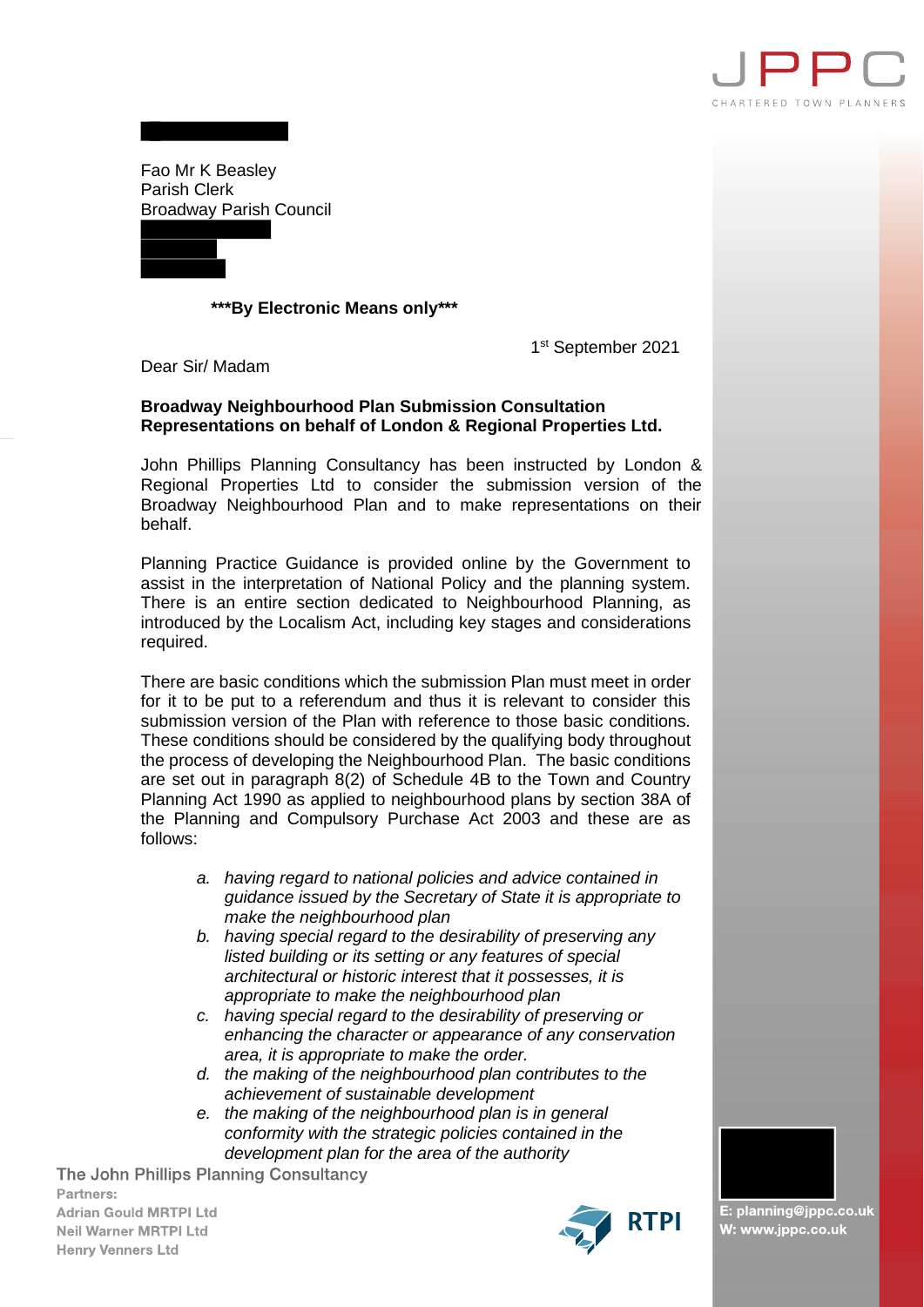

- *f. the making of the order does not breach, and is otherwise in conformity with, EU obligations, and*
- *g. prescribed conditions are met in relation to the order and prescribed mattes have been complied with in the connection with the proposal for the making of the plan.*

The above basic conditions are referred to in this document when commenting on the relevant part of the submission plan. We use the page numbering in the submission plan as a reference below.

## Page 81, Policy NE.4

The proposed allocation of the Green Wedge is not in general conformity with either National or Local Policy, as acknowledged in paragraph 5.3.54. The policy should therefore be removed.

The inclusion of Policy NE.4 in the Neighbourhood Plan seeks to provide an additional level of landscape protection, particularly in relation to the larger 'Green Wedge' proposed to the north of Back Lane without having the correct policy basis to do so.

Some of the 'Green Wedge' land is proposed as Local Green Space through the submission Neighbourhood Plan, in the event that these designations meet the necessary requirements and tests and the plan is made, these areas will be afforded an additional level of protection in accordance with national and local plan policy (paragraph 101 of the NPPF) – there is therefore no policy basis for providing a further level of protection through proposed policy NE.4.

A significant part of the justification for the 'green wedge' policy appears to have come from a previous planning appeal for residential development between Averill Close and Springfield Lane where the Inspector acknowledged the sensitivities with this part of Broadway and how the undeveloped nature contributed to the landscape setting of the village. Whilst this may well be the case, Broadway benefits from a development boundary, as defined and drawn by the Local Planning Authority. There are other landscape designations – AONB, conservation areas and other proposed local landscape designations (Local Green Spaces) which collectively identify and provide the local landscape constraints in accordance with national policy. There is no justifiable policy premise against which proposed policy NE.4 can be hung. It is our professional opinion that the basic conditions in respect of policy NE.4 have not been met.

A further reason for my client's objection to policy NE.4 is that it seeks to cover land in their ownership which forms part of the operational land associated with a longestablished hotel – The Lygon Arms.